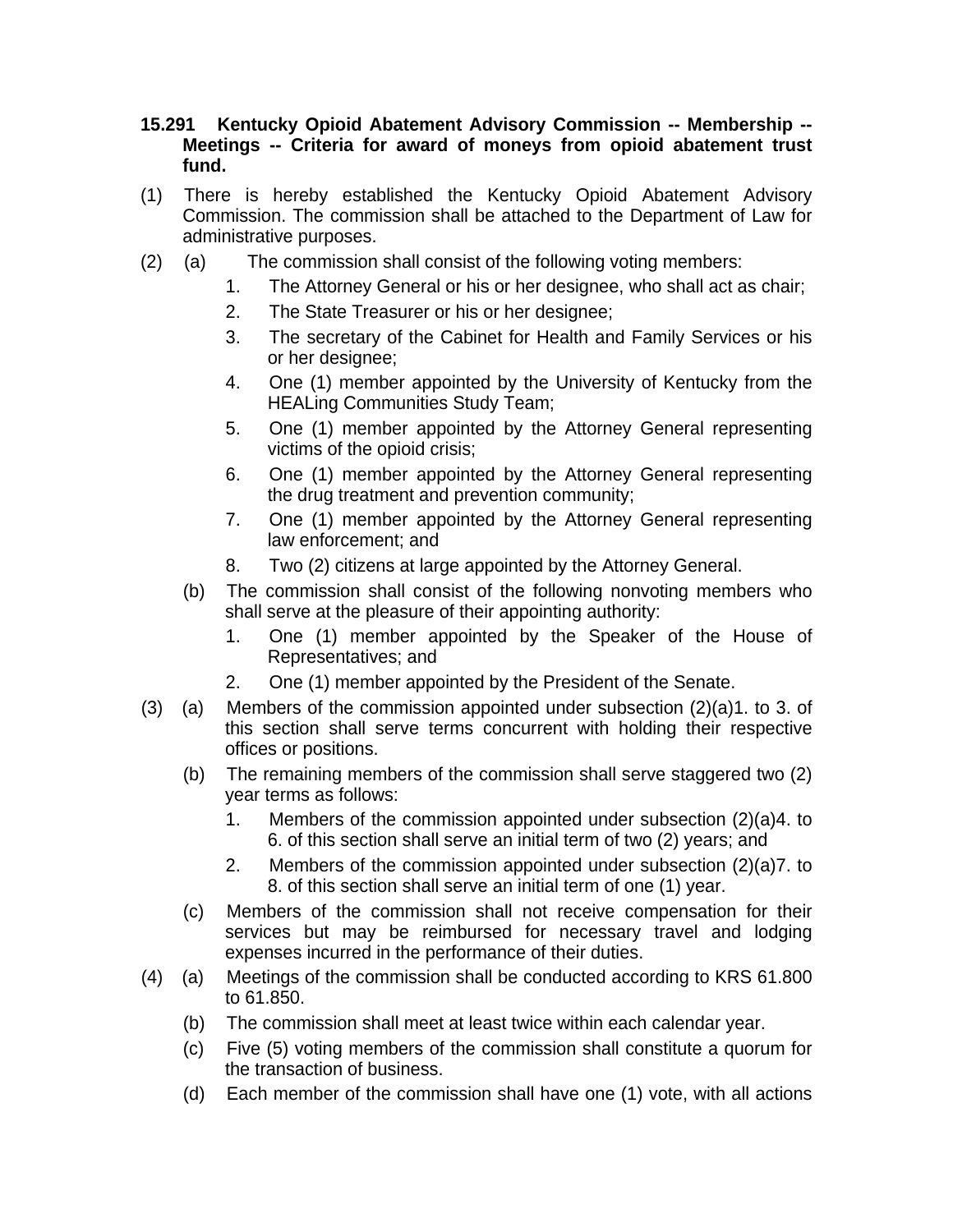being taken by an affirmative vote of the majority of members present.

- (5) The commission shall award moneys from the opioid abatement trust fund established in KRS 15.293 to reimburse prior expenses or to fund projects according to the following criteria related to opioid use disorder (OUD) or any co-occurring substance use disorder or mental health (SUD/MH) issues:
	- (a) Reimbursement for:
		- 1. Any portion of the cost related to outpatient and residential treatment services, including:
			- a. Services provided to incarcerated individuals;
			- b. Medication-assisted treatment;
			- c. Abstinence-based treatment; and
			- d. Treatment, recovery, or other services provided by community health centers or not-for-profit providers;
		- 2. Emergency response services provided by law enforcement or first responders; or
		- 3. Any portion of the cost of administering naloxone; or
	- (b) Provide funding for any project which:
		- 1. Supports intervention, treatment, and recovery services provided to persons:
			- a. With OUD or co-occurring SUD/MH issues; or
			- b. Who have experienced an opioid overdose;
		- 2. Supports detoxification services, including:
			- a. Medical detoxification;
			- b. Referral to treatment; or
			- c. Connections to other services;
		- 3. Provides access to opioid-abatement-related housing, including:
			- a. Supportive housing; or
			- b. Recovery housing;
		- 4. Provides or supports transportation to treatment or recovery programs or services;
		- 5. Provides employment training or educational services for persons in treatment or recovery;
		- 6. Creates or supports centralized call centers that provide information and connections to appropriate services;
		- 7. Supports crisis stabilization centers that serve as an alternative to hospital emergency departments for persons with OUD and any co-occurring SUD/MH issues or persons that have experienced an opioid overdose;
		- 8. Improves oversight of opioid treatment programs to ensure evidence-based and evidence-informed practices;
		- 9. Provides scholarships and support for certified addiction counselors and other mental and behavioral health providers, including: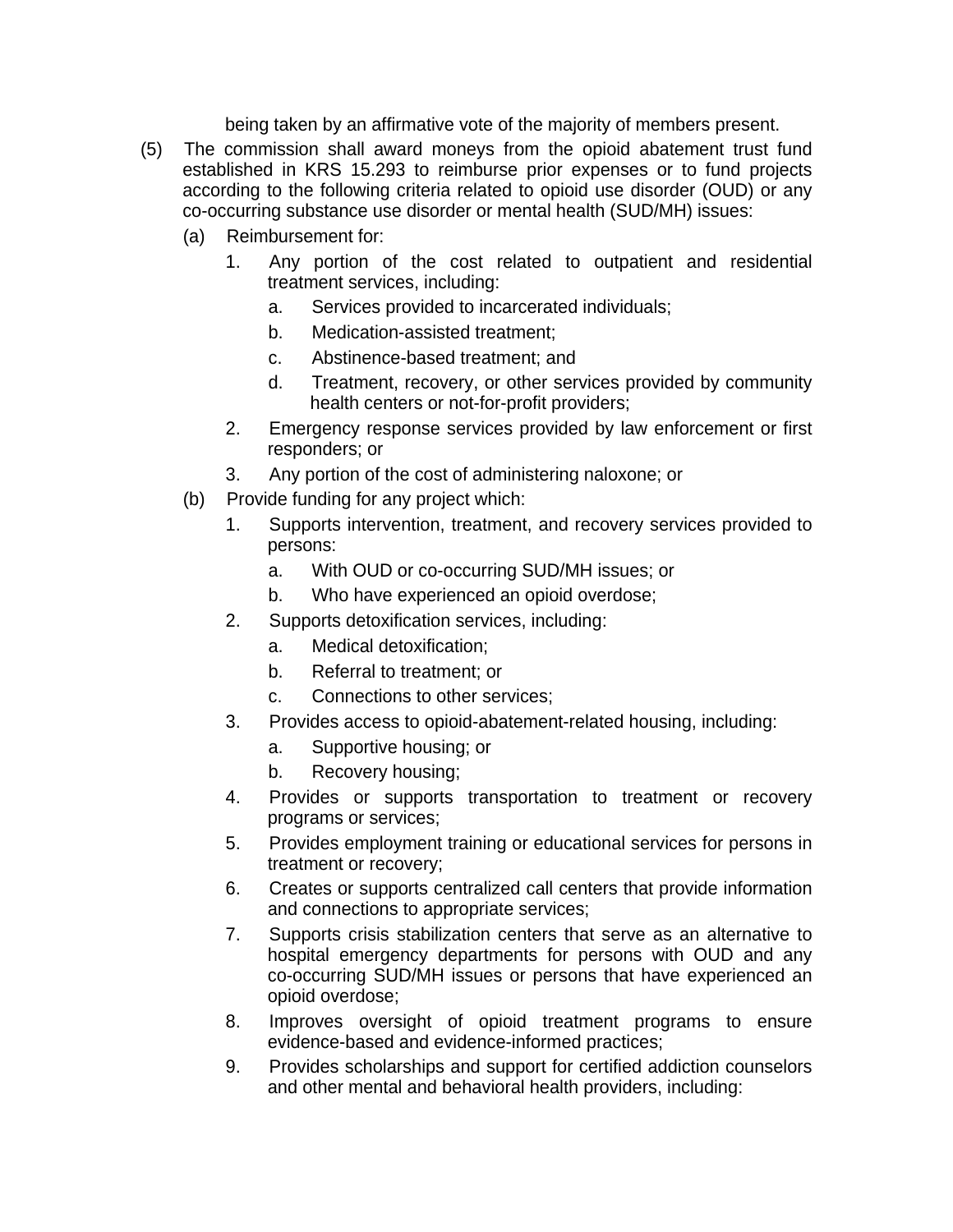- a. Training scholarships;
- b. Fellowships;
- c. Loan repayment programs; or
- d. Incentives for providers to work in rural or underserved areas of the Commonwealth;
- 10. Provides training on medication-assisted treatment for health care providers, students, or other supporting professionals;
- 11. Supports efforts to prevent over-prescribing and ensures appropriate prescribing and dispensing of opioids;
- 12. Supports enhancements or improvements consistent with state law for prescription drug monitoring programs;
- 13. Supports the education of law enforcement or other first responders regarding appropriate practices and precautions when dealing with opioids or individuals with OUD or co-occurring SUD/MH issues;
- 14. Supports opioid-related emergency response services provided by law enforcement or first responders;
- 15. Treats mental health trauma issues resulting from the traumatic experiences of opioid users or their family members;
- 16. Engages nonprofits, the faith community, and community coalitions to support prevention and treatment, and to support family members in their efforts to care for opioid users in their family;
- 17. Provides recovery services, support, and prevention services for women who are pregnant, may become pregnant, or who are parenting with OUD or co-occurring SUD/MH issues;
- 18. Trains healthcare providers that work with pregnant or parenting women on best practices for compliances with federal requirements that children born with Neonatal Abstinence Syndrome get referred to appropriate services and receive a plan of care;
- 19. Addresses Neonatal Abstinence Syndrome, including prevention, education, and treatment of OUD and any co-occurring SUD/MH issues;
- 20. Offers home-based wrap-around services to persons with OUD and any co-occurring SUD/MH issues, including parent-skills training;
- 21. Supports positions and services, including supportive housing and other residential services relating to children being removed from the home or placed in foster care due to custodial opioid use;
- 22. Provides public education about opioids or opioid disposal;
- 23. Provides drug take-back disposal or destruction programs;
- 24. Covers the cost of administering naloxone;
- 25. Supports pre-trial services that connect individuals with OUD and any co-occurring SUD/MH issues to evidence-informed treatment and related services;
- 26. Supports treatment and recovery courts for persons with OUD and any co-occurring SUD/MH issues, but only if they provide referrals to